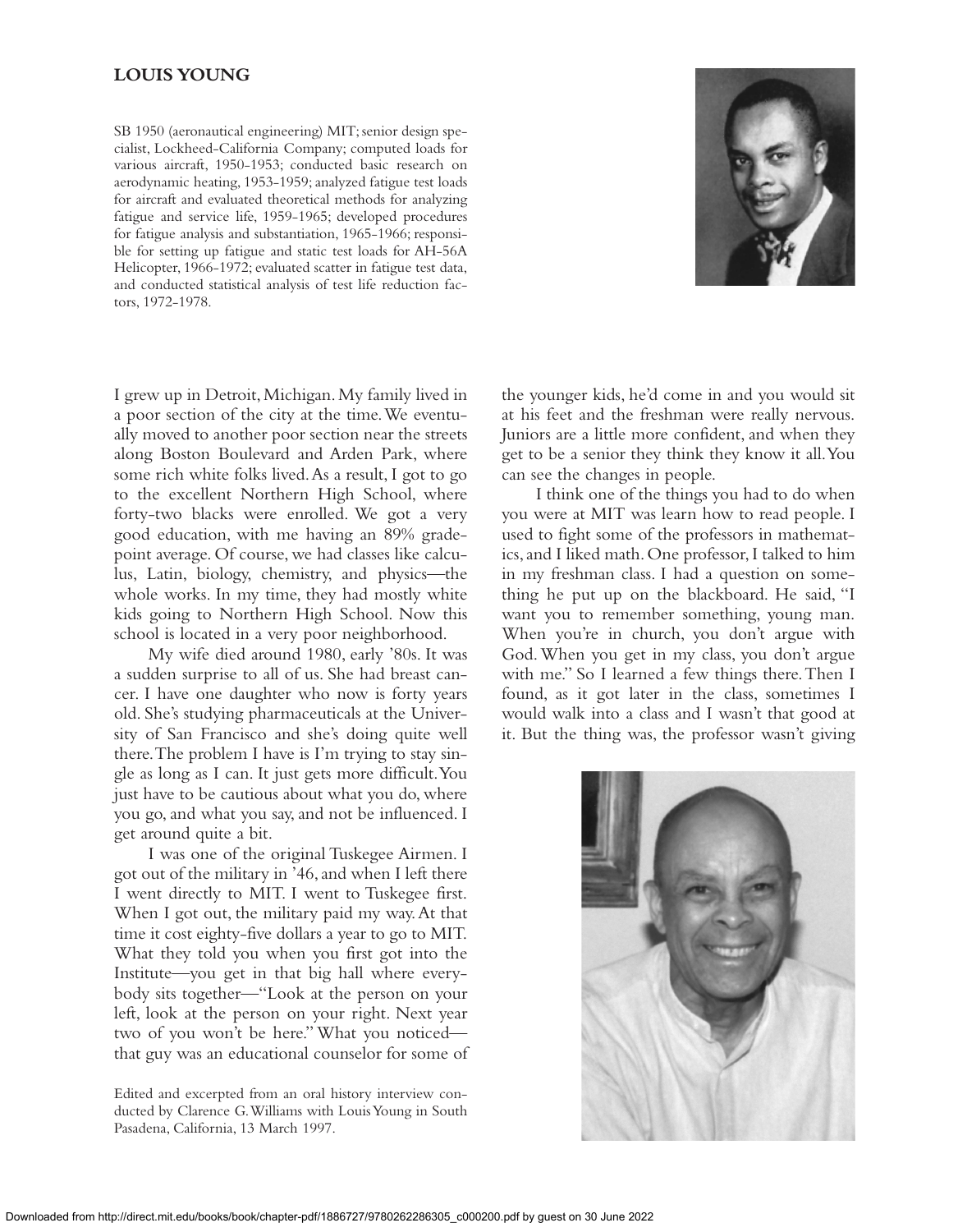the right kinds of books and things to study and prepare for the class. I walked in boldly one day and asked if he would give some additional books and information. "What would I need to solve those types of problems?" He was very happy to give those to you.

So it took a little politics and knowing how to handle yourself. People in the classroom worked together. I stayed in the dorm.We had our meals downstairs.The meals came with the room.

### *That's a beautiful dorm now.*

It's the women's dorm now, the brick building.

*The twin building.Was it a twin?* Yes, that's right.

*I think that's Burton.*

It was across Massachusetts Avenue, on the other side of campus.

*That's the East Campus, but you lived on the west side. When you cross Mass Avenue, where they now have the Student Center, you go down the alley where there are a lot of buildings—fraternity houses and things like that. There are also those larger dormitories. I think Burton House is one of the older ones. That may be the one you're thinking of.*

This was a new brick building. I got into it probably about my sophomore or junior year. I lived there for a while. I had a single, very small room. The white boys seemed to be rich. They had all the booze you'd want.You didn't have to buy anything.

## *How did you find out about MIT?*

What got me started was that in Detroit I loved airplanes. I made model airplanes. I'd look up in the skies and watch some of these creeping on the airbase.The thing I remembered about them was that they did not make their moves too strong. I'd hate to see them fly up and all of a sudden, boom!—the wings going that way and the airplane goes face down. So I got really interested in aeronautical engineering. I went to Wayne University for a little while before I could get into anywhere I wanted. They told me that the only thing I could ever do was to be a mechanic in that day. I didn't actually get to be a pilot. I got be a navigator. But I still wanted to be that pilot.

When I got to Tuskegee, I immediately got shipped up to navigation, being a navigator.They didn't have many people who were mathematical there. Here we were in a sort of a segregated deal. We'd go in to breakfast at 7:00 AM, and an hour later the white students were by themselves and they ate.They kept us completely separate.Worse than that, we couldn't even get a list of places to get a haircut or anything like that.We were considered completely different from them. I had to walk gigs. I decided all my gigs on that day. In order to get a haircut, I had to go sixty miles from Hondo,Texas, to San Antonio. So every time I had gigs, I managed somehow to get to San Antonio that weekend.

At the barracks, what they did there was put the white boys to bed first.After they go to sleep, they bring us in and in the morning they took us out. Things like that happened. Then later in the war, there were a lot of guys coming back from overseas.We heard about what they had done over there. I'm trying to think of that—not Omaha. There's another big station.

## *Oklahoma?*

Yes. We got there and the guy who was doing overseeing, when you walked into those barracks they made sure that we were treated right.We had separate toilets and all that sort of stuff, but we got pretty nice treatment.The thing that was bad there was you could do the least little thing wrong and they would kick you out.You had to be a person who could stay cool under pressure.

*All of you in the Tuskegee Airmen get together every year, is that right?* Yes.

*About how many of you are still alive?*

I'd say roughly about 450.There were 996 pilots, including navigators.

## *They had a big write-up on all of you in* Ebony *magazine not too long ago, if I'm not mistaken.*

That gave me all kinds of headaches.They wrote about the Tuskegee Airmen Scholarship Program and I'm the chairperson for that right now. I got about five hundred applications between August and November, the write-up came out some time in the late summer.We close our applications on January 15.That article just carried our mail right on up all the way.

## *You know all the Airmen, for the most part?*

All of the Tuskegee Airmen? It would be impossible. I know most of them. The ones that are still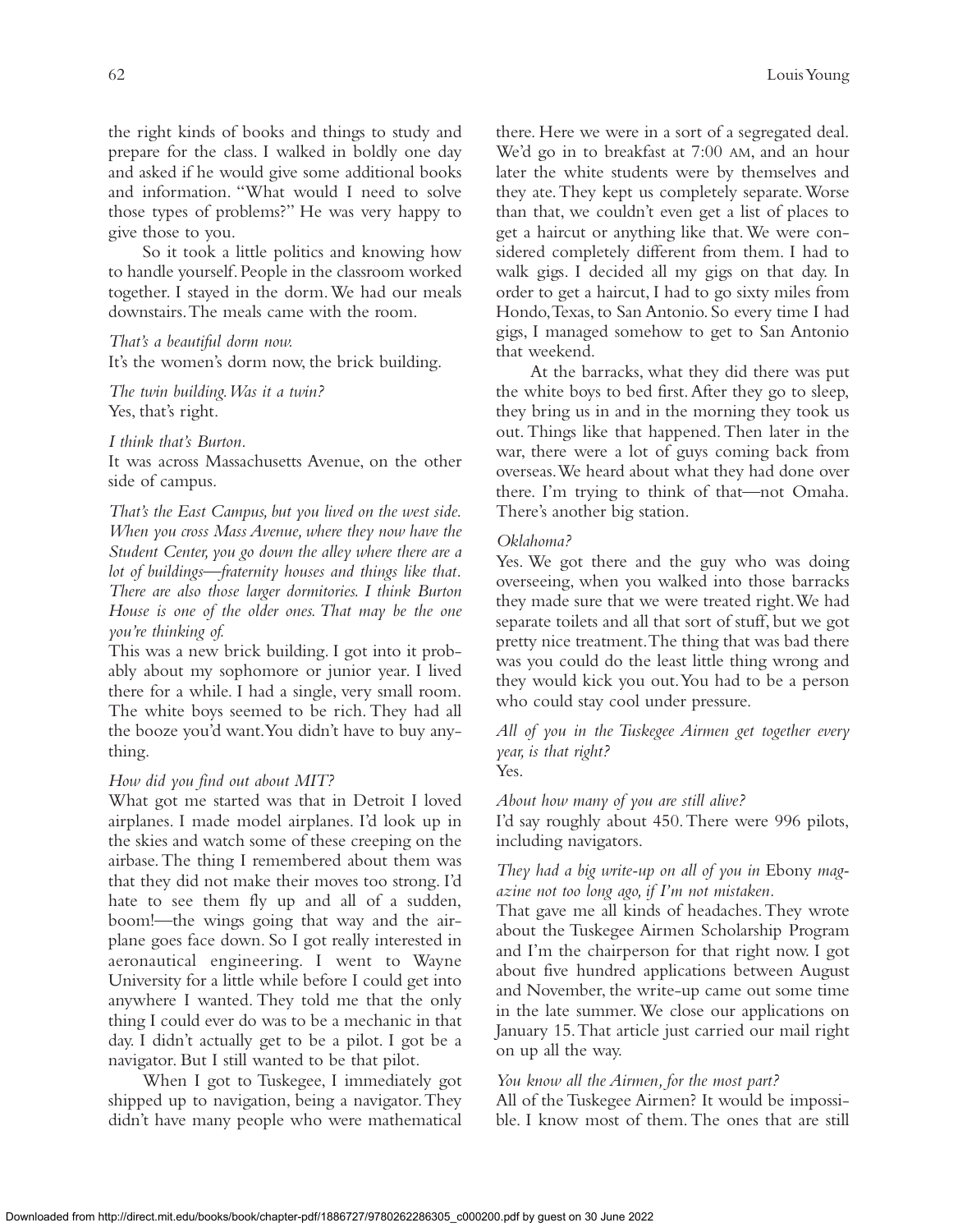

Tuskegee Airman, 1940s. Source: Louis Young.

surviving I see in national meetings and things of that sort.

*For the record, for those who have no sense about that achievement of all of you, could you talk to us a little bit about what you saw or what you see at the moment as to the achievement of that group of famous men?*

Right now we're the talk of the town.Today I had a free pass to go to Randolph Field to celebrate the fiftieth anniversary of the Air Force.They had the 1947 Northwest Virginia Second Infantry.The Air Force, 1947 to 1997, is a fifty-year span so they had a big party. It was really nice.We stayed in the officers' barracks, real nice barracks. It was a beautiful view. Nice gifts and everything else.

*You said you initially wanted to be a pilot, but because of your ability in math they wanted you to be a navigator. For the record, what's the difference between the two?* Any idiot could fly a plane.There's nothing that I wanted to do more than become a pilot. I loved the airplane. I wanted to get my hands on the stick and stuff, but I always got shifted away from it a little bit. When I did get my hands on the plane, I was working for Lockheed. I thought I was the first black engineer in the aircraft industry. Joe Dunning was also an MIT graduate. Mr. Dunning was actually the first black engineer in the aircraft industry. He died while he was a vice president at McDonnell Douglas. He wound up being the vice president at McDonnell Douglas before he died. I was the first black in the engineering office at Lockheed. I don't know who the first one was up at Boeing. I came in 1946—no, 1950. I got out of the military in '46 and it took me four years at

MIT to get to '50. I was the only guy in the aeronautical engineering class to get a job in 1950 for six months. I got mine immediately. But at my proudest moment, when I had this gal with me that I was going to get married to, we were standing in the elevator before graduation and this white guy got on and said, "How come this goddamn nigger can get a job and I can't?" I learned that not only was I the only black in the aeronautical force, but none of the other students got a job until six months after I did.

I was not the first black at Lockheed. I was the second one hired.What happened was the guy from Lockheed, when in Portland, came out and we hit it off really good.We became really good friends. I got back to Lockheed when I came out to California. Initially what happened there, before I got out of MIT—in my junior year—the Navy wanted to see what they could do about getting some of us to work for the Navy, particularly people interested in the aerial courses. I got with them. We got to Port Hueneme and they didn't show up. They wouldn't serve me in a restaurant.Then they put us on the base.We stayed on the base and then they would get us the food. There were twenty-seven of us from MIT. I came into town to visit some friends I knew. The guy that was in my class as a navigator, he was married like pretty normal, but his brother, Bill Terry, was a real lady's man. He and I got together, every time I came in to Los Angeles from Port Mugu with just a month to stay there. What they were doing there is they were firing rockets that have wings on them—if they could fly it would be nice—and they put on four boosters. But they let these boosters sit around for about four or five years, and what happened was they lowered the intensity of the power that they could put out. If you put these on a plane, it would shoot out with these things and the wings would come off right away because you're putting 40,000 pounds of force on it and it only expected 10,000 pounds to take off. So they were just going up and down, up and down.We learned a lot about controlling the stuff like liquid nitrogen and sulfuric acid. We were working with a lot of dangerous stuff.You could take a little steel bar, drill a round hole in it, put a pipe on top of it, and drop a marble in on nitric acid and sulfuric acid and see it shoot way up in the sky. It was really nice.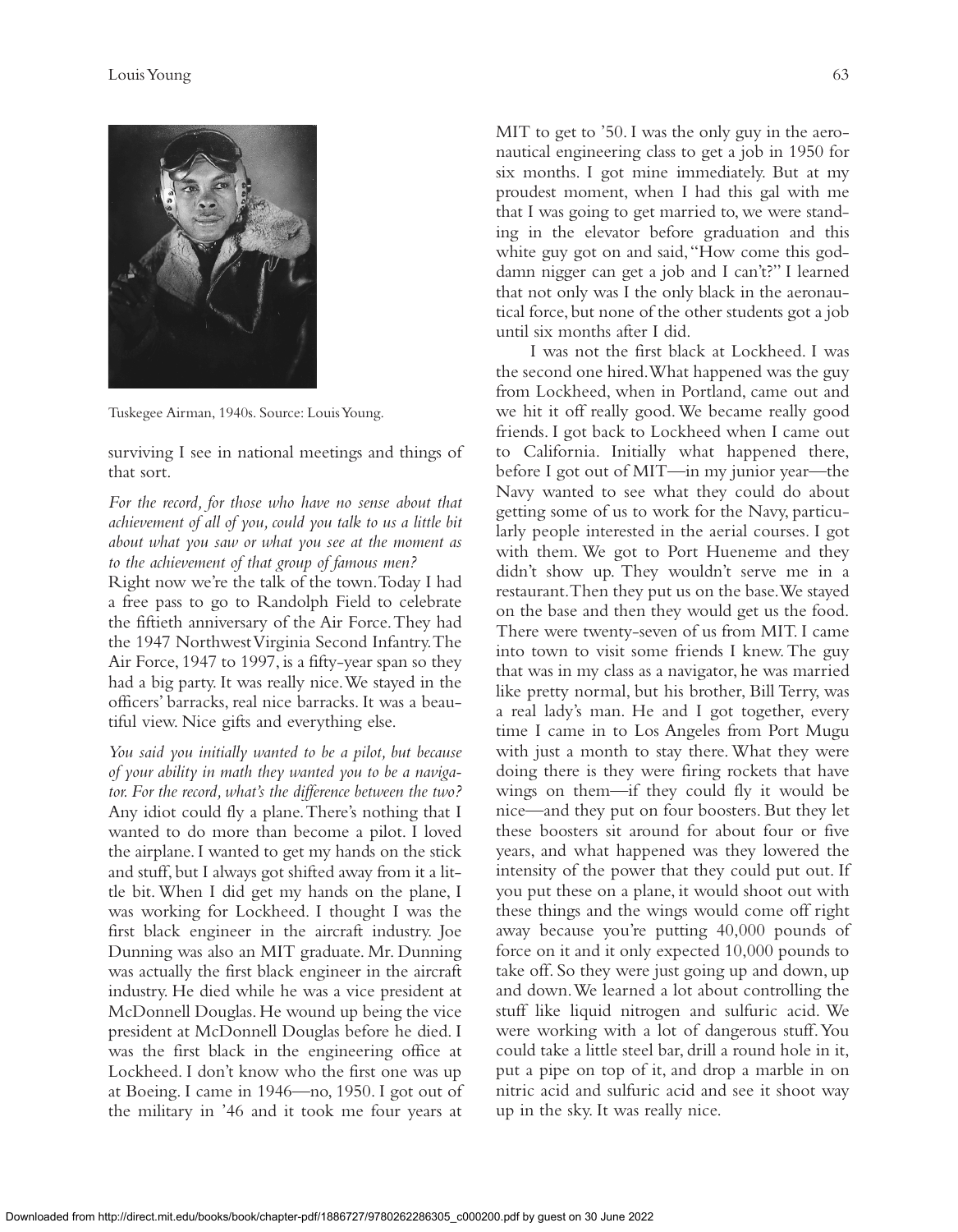So basically, I pulled some good contacts in L.A. I went back to MIT and got the job at Lockheed. The thing that happened there was that it came nice and easy to me for a while. I had a lot of hard things to go through, but you wake up. People try to take advantage of you sometimes. Some things that I was working on, other people would take my name off of a good report. They'd get the credit for the report and sometimes got trips and rewards for stuff that I had built.The thing that happened was I had to learn the game. For example, when they thought I was going to leave. One time I got a job offer to go to Martin Marietta, but they were then in Denver, you see. Everybody gave me flak about this and that. It turned out I was making \$30,000 a year at that time, and everybody was getting ready to take this big job down there if I had to move. Twenty-eight thousand dollars a year to stay. I had 120 people working for me there and I was only working for me.

That was a year of strife. I ran into a lot of those superficial deals at Lockheed. They wanted me to go to Israel and get into that field and travel between two towns in Israel. Of course, you've got the offices here and the computer centers sixty miles away and I've got to go back and forth between those two places. I was making at that time \$22,000 a year and they were going to pay me \$18,000 to go. Now, all these situations were set up a little bit phony and I knew it. I started playing the game just the same way that they played it, and that kept me out of most of the company. I did destroy one piece of structure there that cost about \$400,000, and nobody said a word.

I'll tell you something that a lot of people don't know. I got pissed off at Lockheed. Let's see, how shall I say this one? Oh, I remember now. It was a deal where they wanted me to go to work on the C-58. I had worked on helicopters, fighter planes. I had worked on practically everything they had.Anyway, the guy called me into an office to talk to me—one of the big wheels—and his discussion at that time was about the fact that he had given me \$688 a week to go to Atlanta.While he's sitting there, the phone rings. He says, "Oh, hi. I want to talk to you two guys. Mr.Young is thinking about going to Atlanta and we'll give you \$2,000 a week to work for him." So I just sat there quietly and he came back and we kept talking. One of the guys,Mr.Pappin—he's a retired bosswas going to get up a section. So he said, "We're going to do this section"—the fuselage, the landing gear, the wings. I'm supposed to help all these people and make \$680-some-odd dollars a week. So I read *The Peter Principle*. Have you heard of the Peter Principle, the theory that you reach your level of incompetence?

What I did was came home one day and thought about it. I said,"If anyone ever makes an offer that stupid, if it costs me everything I've got to do it." I put on striped pants, shepherd shirt. I put a noose around my neck, put a hat and my raincoat on, and picked myself up. I walked into the boss's office, threw the hood off, and said, "This is how I get dressed when I go to Georgia." I walked up and down the plant for about an hourand-a-half.Then I put my coat on and covered up to have protection if I got arrested. I went home, took a shower, came back in a suit, and wore it for six months. And nobody ever said another word about it to me. I got a raise, too.

## *You had guts.*

It reached a level of incompetence where you're getting screwed anyway because people were taking a lot of my work and taking credit for it, and I knew it—that sort of stuff. Actually, let's go back to that \$2,000 for these other guys. If I had been stupid enough to say,"I will take the \$2,000," I would have gotten it but it would have killed me too, at the rate I'd have to work in order to maintain that level of intensity.What you have to do is work at levels.There was a question there. If I got in that amount of involvement in that C-5 structure in Atlanta, I'd be a dead duck. I'd been working really hard here. A guy died.They wanted to put me in charge.There are idiots down here that have been working with some aluminum alloys and looking for strengths with 70,000 psi.They've designed this stuff up to a million psi, which no material could take the way aluminum would.They made me the lead man, but not the boss. I'd stay over a weekend and write a good report on something when everybody else had left. Someone else would get promoted.

So I got stomped. I didn't let them walk over me any more and I didn't get mad at anybody.I just did my share of the work.When I left there, I was working by myself. People from Georgia came and threw every piece of paper I had away, all the details. I didn't feel like going back to work. I had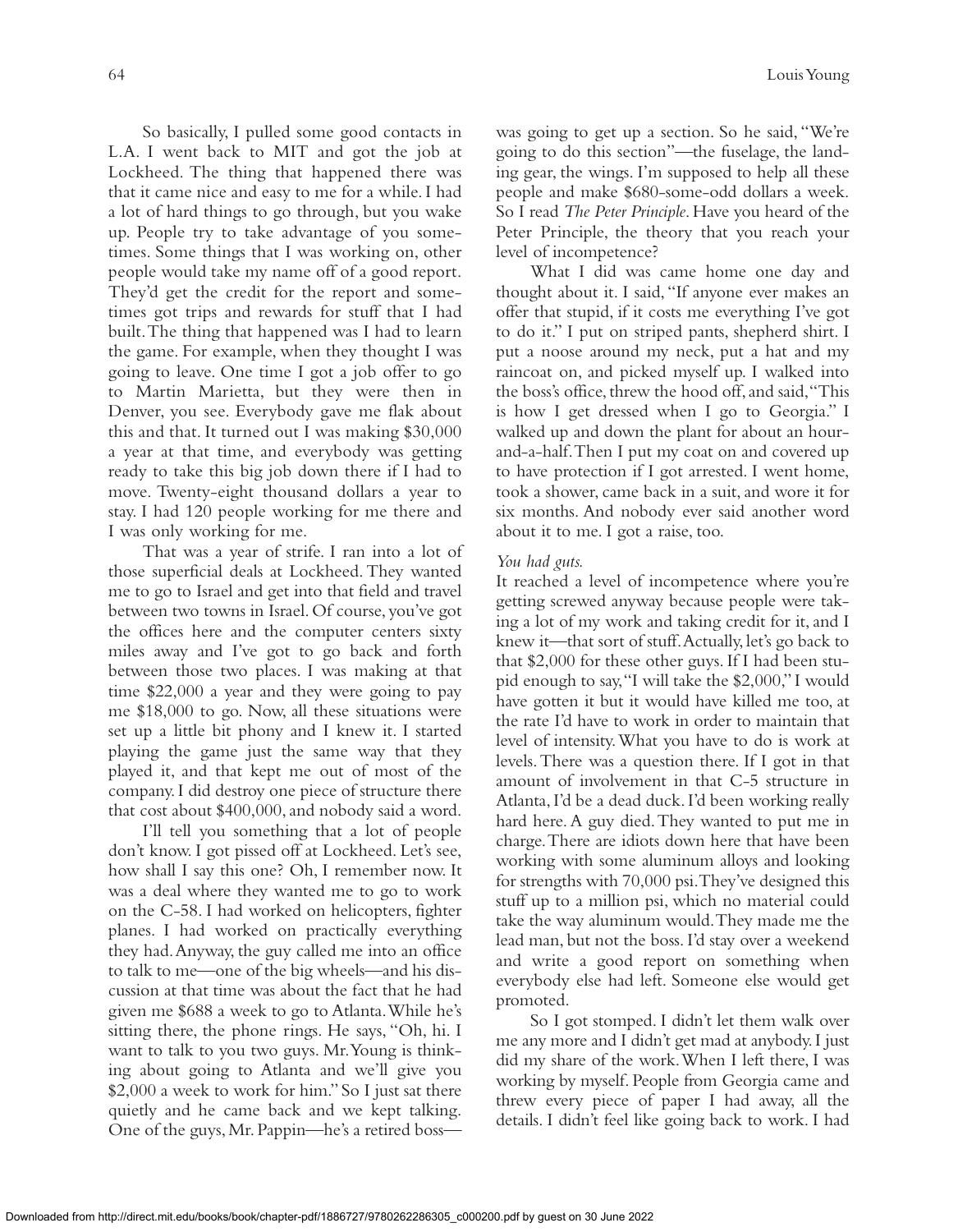been job-shopping for a while and things didn't look too nice.They were working like sixty million dollar deals. They were building planes that were assembled in Panama, all of them. The structure wasn't designed right there either. I'd look on one page and wonder why it stopped there when it should have gone way up.They didn't use the right size sheets of paper. It cost the company about sixty million dollars. When we looked at these sorts of situations, we tried to stay out of problem situations. When people came in from Georgia to replace me, they threw every single piece of paper I had away.They cleaned out the bookcases.

So they asked me would I go down to Atlanta and work on this plane. I said,"Yes." I thought at that time I needed a rest.I thought I'd only stay for two months. I took two weeks off after the first two weeks to go back home to make it easier. Anyway, what happened was all the stuff that I had done, I was smart enough to put it on the computers, but I put it in remote storage.They didn't know about remote storage. When they said, "We'll go up and dial in and get this stuff," they dialed in and there ain't nothing coming up.Then I dialed and I got everything. I got stacks of data coming out.They treated me like a king. Someone tried to say something to me. It was interesting when I went to this place for my farewell dinner to see me get up and speak and I'm the only black in the room. Everybody is wondering,"What are you doing up there talking while all of the white people are sitting down?" It was interesting. I actually got pleasure out of that.

#### *What company is this? This is all at Lockheed?*

Lockheed, Atlanta.To tell you how good it was, I mean good, when I got off the plane on the first trip—I took a couple weeks off and went back— I went out to get my car and there was a brand new Lincoln Continental.

#### *This was what year?*

That was roughly about 1986. I got a brand new Continental that I used for these two weeks.They gave me a smaller car when I came back the second time. I had a suite of rooms at the Embassy Suites, non-itemized expense accounts. It was nice. I had a ball. I enjoyed it.

What I'm saying is you read these things and you sort of protect yourself. The reason I had to turn down most of these jobs was because when they had the Electra Aircraft fiasco and the planes

were going up, what happened there was they didn't make the leading edge strong enough.They had a propeller-driven system. Here's the leading edge here;out here you've got a great big propeller spinning; this part where there's folding is weak, and you're doing what a gyroscope is doing because this propeller will spin and rotate like this. All of a sudden, the propeller went *spsssh*—take the whole wing off and you wind up falling to the ground about this deep, airplane and all. Those sorts of things happened.

You'll never believe the hours I have worked. Sometimes I know I worked twice the hours. During that crisis, they'd go to a restaurant and just booze all day.We didn't get much work done, but we sure were happy. I'd work from like seven o'clock in the morning and I'd leave here at 5:30 the following morning. I'd go home and take a shower and come back to work. I would work twenty-three hours on one survey. I hated it. I went from roughly 140 pounds to about 220. I finally lost the weight. It was a fight, but the thing was I got what I wanted. I could have gotten the \$2,000.But the way that I had been working,I figured it was going to kill me.That's why I had to think about acting crazy. When I walked in the way I did, I didn't give a good God damn. If I stayed I was going to be messed up enough.You get into those sorts of situations, but actually it wound up good for me.

## *How long did you stay with Lockheed?* From 1950, thirty-eight years.

*You had different kinds of positions while you were there, based on what I hear you saying, and promotions during those thirty-eight years.*

Well, you didn't get the promotions right away and you didn't get the promotions until you decided to fight for them. Like in the Electra situation, that woke me up and I said, "I'm doing all the work and they're getting all the credit.No.I'm not going to let them do that to me any more."

#### *You had to fight for what was yours.*

I did.When I did all this crazy stuff, when I went home and took a shower and went back in a suit for six months, nobody said a word to me about how I had acted.When I went to Atlanta, when I walked in they treated me like I was God."Don't be afraid, Mr.Young.You can do that." I had a ball. It made up for all of it, all the bad things I men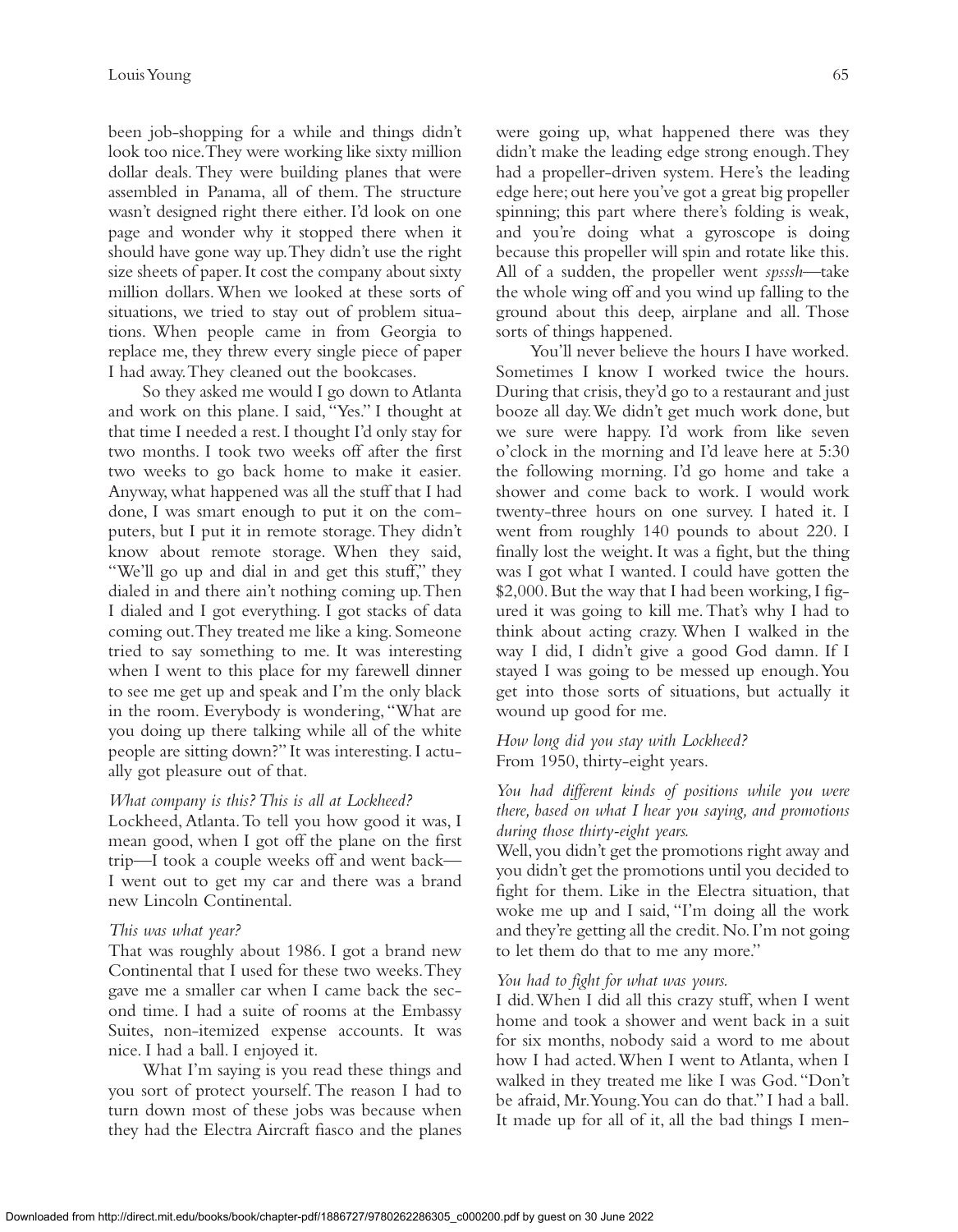tioned. Then they put me into the job-shopping bureau.You make much more money than when you work in the factory. I worked there for about three to four months and I quit that. It was a good feeling to make \$2,000 a week or more.

*Now, let me backtrack just a little. How would you describe your experience at MIT? You did your undergraduate work there. How would you describe that experience coming in—what—in 1946? First of all,you had to be extremely good to have gotten accepted, particularly as a black student coming to MIT in 1946.*

What they didn't know, we were poor blacks living in a poor neighborhood, and right next to us was Arden Park and Boston Boulevard. And right next to them was Northern High School. It was a classic, it was the best kind of high school you could ever go to, except they had a technical school downtown that people went to. For a straight high school, I had Greek and all that stuff—Latin, calculus, physics, biology. Anything you name, we had.You had to be good.

# *How did you rank in your class? How did you do in your class? They had class ranking, right?*

Yes. I was at the eighty-nine, ninety percent level.

*When you finished, that's when you went into the service.* I went into the service. I tried to get into Wayne University and I went there for about a week.The reason I quit was they told me I could never become an aeronautical engineer and I didn't want to be anything else. Then I worked in the Hotel Palmetto and I didn't like the kind of tips you got. Back in those days, women asked you to go out and get some beer or something—whiskey—and they opened up just about this much, and that's your tip.That was making good money? I said,"To hell with it," that sort of stuff.Then what I did was I worked in the factories. I volunteered once for the military and they turned me down because of a heart murmur.Then I tried it again and I made it. So it made me feel pretty good. I wanted to be a pilot bad.

*So that's when you went into the service.* Yes.

*Then while you were in the service, you went to Tuskegee.*

Basic training first, and then Tuskegee.

*Now, this movie they had out, do you think that movie indicated essentially what happened in general to the air-* *men that they trained and so forth? Did it have the major issues in that movie?*

What you really have to know, at Randolph Field they have all the records. You had to be awfully careful.You could slip up just slightly or do something slightly wrong and get kicked out.The guy buys this new suit and new bars and things because he knows he's going out as a lieutenant or something, and the day of the graduation he doesn't hear his name called.All that sort of stuff.The least little thing would get you—just looking at somebody wrong or just saying the least little thing.You had to be awfully sensitive in interacting in that place, and that's how you did the white folks.You figure out what they're trying to get you to do and you find ways to keep doing it, doing it better.You had to play the part.You had to learn how to play it quietly and not angrily or in a personal way.You sort of have to do something first and then you figure out finally what happened. Why you're doing it is because somebody else is putting the pressure on you."What can I do to take this pressure and reverse it the other way?" That's what I tried to do and I did it. I didn't always get away with it.

## *There were very few blacks at MIT when you were there.*

There were six blacks from India.They don't consider themselves black. I was really the only black there my year for four years.

## *How were you able to get into MIT when there were no others there?*

I was an honor student at Northern High School. I had things like Greek, Latin, calculus, biology, chemistry.There was a bunch of rich people living on those two streets next to this high school.These kids, I played tennis with these white kids and all that stuff in Detroit. I was the only black fellow with them, just because it wasn't social. Right now I wouldn't send a dog to that high school.

*You applied to MIT, though, in a way like they did, I guess.*

I took the SAT test and you did whatever you had to do to pass it.We had to take a series of tests.

*You must have done well.* I was good in math. I still am.

*Do you remember what your math scores were on the SAT's? Were they the SAT's in your time?* That's a long, long time ago.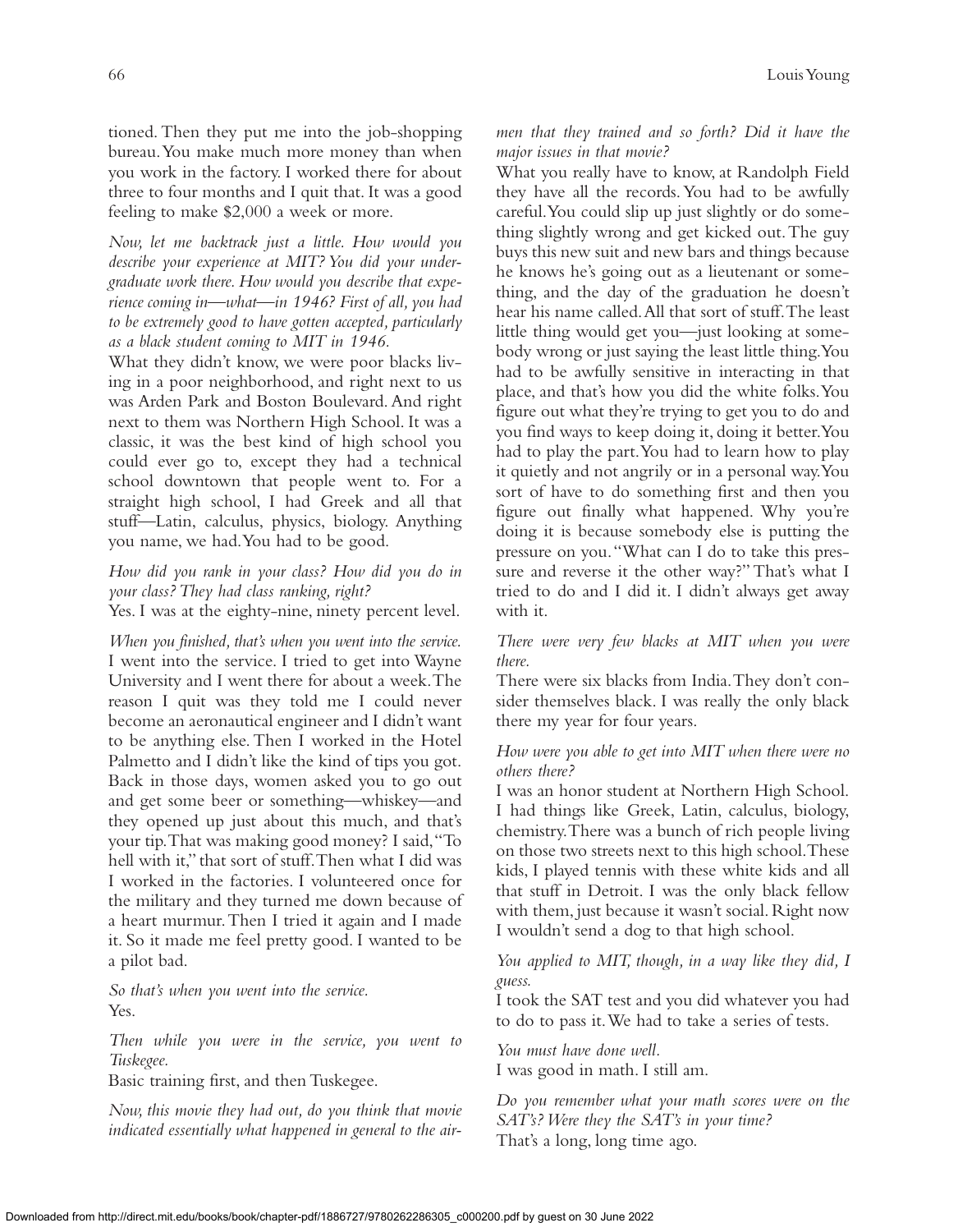*I know it is a long time ago, but you know you did very well.*

# Yes.

*Did anybody visit you to talk to you before you were admitted? Do you recall as to how that process occurred?* I went in and took a test when I got out of the military to go to college. I applied at MIT and they accepted me. I was so isolated the first year. I approached some professors who were giving me a little trouble and conned them into doing things the right way, at least consider that I had not made a mistake when I had made one.The other thing that happened there is that you had to hit the ground to do what you want.The other thing that happened there that was really strange—since I was the only black boy, they had a \$150 scholarship for black women, and I got that.That was in my third year. I got a job there correcting stuff from professors' classes and stuff like that.

## *You must have been outstanding. You were what we would now call a teaching assistant.*

Except for one thing.The only thing I did wrong, and it really was wrong, is I cheated one time in my last year.The white boys had a copy of the test that the professor was going to have and we all studied that, and they gave us another test. I'll never forget that one, though.

#### *You had to be very good.*

It's reading people and reading situations. For example, when I did that crazy thing with the clothes and booze and all that sort of stuff, I didn't give a damn if they laid me off for that because it couldn't mean that much to me.They were killing me slowly.You go from 140 up to 220 in a period of eight months. They never helped me. It was a big mistake.After I got to be 220, I went to a private hospital and the doctor told me I had to go on a diet.What happened was the nurse gave me a child's diet.The only thing I could eat on this diet for breakfast was one piece of toast,one tab of butter, and a cup of coffee. Lunch consisted of cottage cheese and raw green vegetables, one piece of bread, half a cup of tea, and stuff like that for dinner. What I'm trying to say, in effect, was that in thirty days I got down to my regular weight. I've never seen anything work that well.

To give you an example, I can't remember the exact year but I went home and I was at this gross weight—I think it was '72 or '73.What they

were doing there, they would take trips across to see whites in different countries.They wanted me to go around the South and recruit blacks. I was going in just prior to complete desegregation and I was staying in white hotels and stuff like this like in Nashville,Tennessee, at the college there. If you could have just seen me in this. Every little thing—"Is the coffee right? Is the tea right?" That's what it looks like.The white guy was going out to—not Alaska, but China and places like that. I knew what was going on. But when I got that weight, it scared me to death. It helped me a lot, though. I had a lot of built-up pressure because I'd had enough of it. It taught me a lot of things about how to get along with people and to handle different types of situations when they didn't pay you well.

*Who were and who are your heroes and role models and mentors? When you look back on your career, your education, who would you consider your role models and your mentors?*

Well,my mother pushed me pretty hard.The trouble with it, at home what happened—when I was a little boy—I got beat up a couple times. My mother somehow got me into a private school. They used to keep me there late at night if I didn't get my work done.You didn't go home until you got your work done there.When I started in the black schools in Detroit, I got all the hard courses. That gave me a good start. I like math. I like people, but the thing is jobs are more politics than anything else. If you get angry, you lose the battle. That's why I had to keep my head together. I might not have adapted to it, but I had to do it to keep it cool before I got my act.You don't want to get in and shoot off unless you don't have anything to lose. I had a lot to lose. So you have to read the people and know how to handle them without getting angry.

*Is there any advice you would give to a young Louis Young coming up now in terms of his career and what he needs, just based on your own mostly very positive experience and learning experiences that you've had?* Believe in yourself. Do what you have to do. Because once you give up, you're not going to make it anyway. No matter what the odds are, you've got to pay a little dues. I loved that place so much I don't know what would keep me away from it. That was my philosophy. The thing that hurt me was knowing math and not being able to